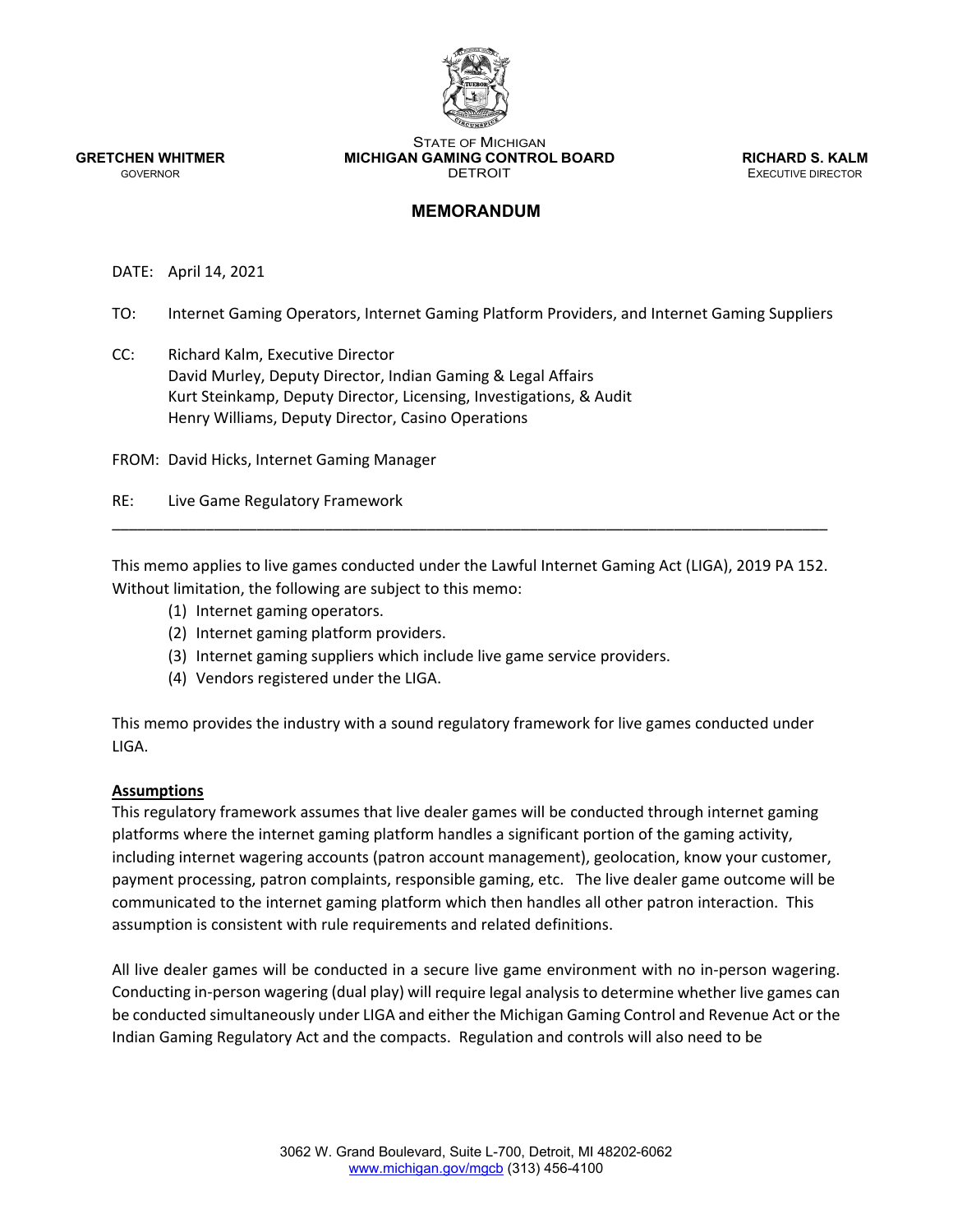## Page | 2 RE: Live Game Regulatory Framework

implemented to address the specific risks associated with in‐person wagering.

### **Primary Administrative Rule Requirements**

R432.632(a)(2): An internet gaming platform provider or internet gaming supplier must submit all internet games, including, but not limited to, slot machine, table, live games, progressives, and peer‐to‐ peer games proposed for use by any internet gaming operator to the board or to an independent lab approved by the board for evaluation.

R432.633(5): All internet games for proposed use must meet or exceed the technical standards adopted in R432.633(2) (GLI‐19, v3.0). Internet gaming operators, internet gaming platform providers, and internet gaming suppliers are prohibited from offering any internet game without written approval by the board. An internet gaming platform provider and internet gaming supplier is responsible for all costs associated with testing and obtaining such approvals.

R432.634(1): Unless otherwise approved by the board in writing, an internet gaming operator and its internet gaming platform provider must place a server or other equipment that is capable of receiving internet wagers in this state. The location selected must have adequate security, protections, and controls over the servers or other equipment that is capable of receiving internet wagers, including those adopted in R 432.633(2) (GLI‐19, v3.0). The internet gaming operator and its internet gaming platform provider must provide the board with information on the location of all servers and other equipment.

R432.639b(1): An internet gaming operator or its internet gaming platform provider must obtain written board approval to conduct live games or other similar type games. Unless otherwise approved by the board in writing, the live game environment used to conduct live games or similar games must be located in this state in a location approved by the board.

R432.639b(2): The live game service provider may be an internet gaming operator, internet gaming platform provider, or an internet gaming supplier if approved by the board. The live game service provider, shall adopt, implement, and maintain all technical standards adopted in R 432.633(2) (GLI‐19, v3.0) including the live game service provider requirements contained in Appendix C.6 of the referenced technical standards.

#### **GLI‐19, V3.0, Appendix C.6**

GLI‐19, v3.0, Appendix C.6 includes requirements for live game environment security, surveillance and recording, simulcast control servers, live game equipment and consumables (cards, dice, etc.).

#### **Live Game Environment Security**

The live game environment shall be clearly defined and demarcated and have appropriate physical security controls. Secure areas, live game consumables, and live game equipment shall be protected by appropriate entry controls and security procedures to ensure that only authorized staff members are allowed access according to the following guidelines:

a) In the case where live games occur in a gaming venue during times that are open to the public, but in a gaming area that is not open for game play by in‐person patrons, the live game environment security shall include, but is not limited to, all of the following: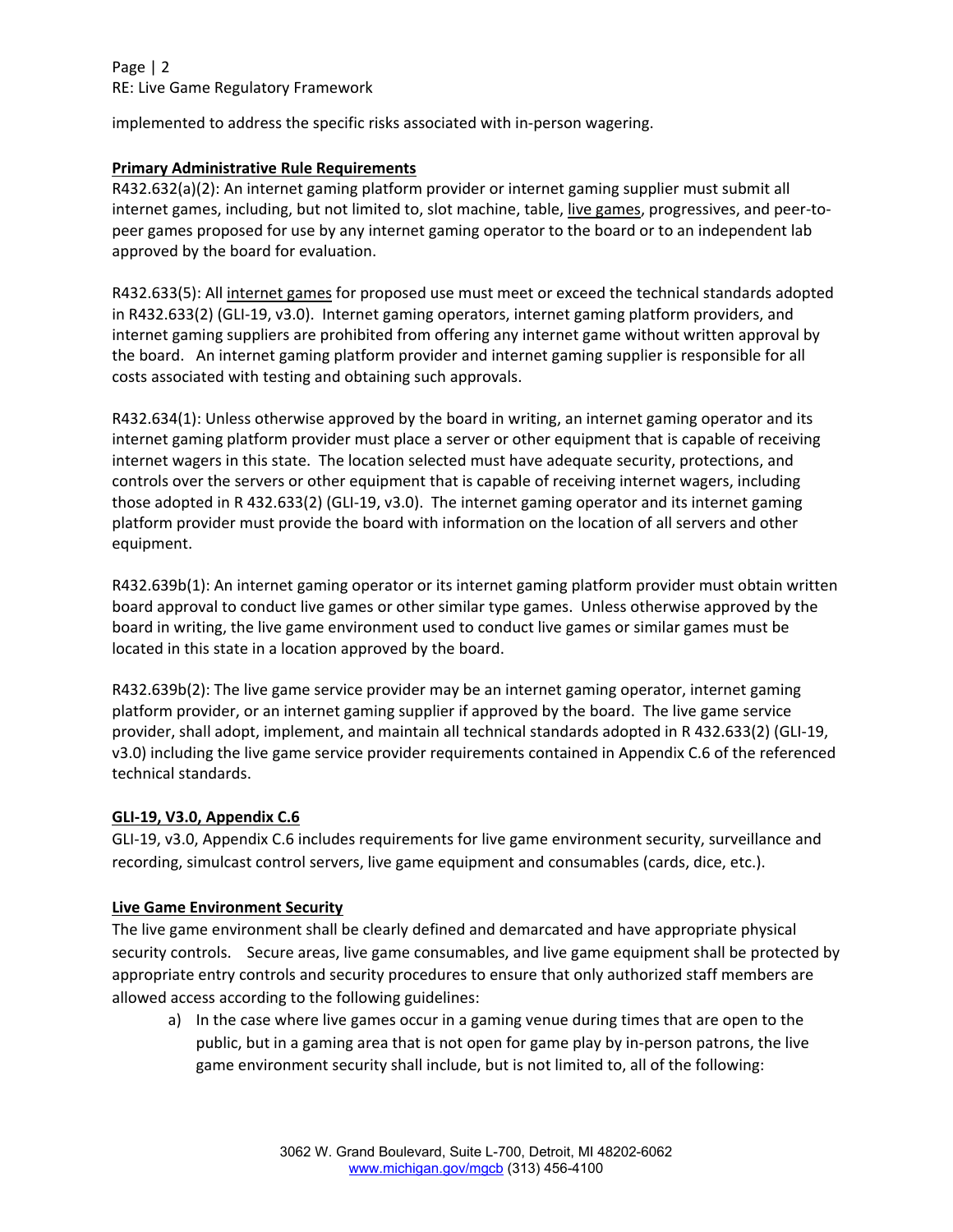## Page | 3 RE: Live Game Regulatory Framework

- i. The areas where the live games occur, the whole of the area near the live game equipment, areas where consumables are stored or prepared for use, and related accesses shall be at least protected by delimitation and alert barriers and supervised by the security staff.
- ii. The live game equipment and consumables shall be subject to access controls (both physical and logical) that prevent unauthorized access to the live game equipment and consumables.
- b) In the case where the live games occur in a private gaming studio not open to the public or otherwise available for game play by in‐person patrons, the live game environment security shall include, but is not limited to, all of the following:
	- i. The areas where the live games occur, the whole of the area near the live game equipment, areas where consumables are stored or prepared for use, and the related accesses shall be protected by physical barriers and the related accesses protected through access security systems.
	- ii. Access points such as delivery and loading areas and other points where unauthorized persons may enter the areas where the live games occur and consumables may be stored or prepared for use shall be controlled and isolated from operations areas to avoid unauthorized access.
	- iii. The live game equipment and consumables shall be subject to access controls (both physical and logical) that prevent unauthorized access to the live game equipment and consumables.
	- iv. Access points shall be actively monitored by security staff.

## **Surveillance and Recording**

The live game service provider must install, maintain, and operate a surveillance system that has the capability to monitor and record continuous unobstructed views of all live game play and areas where consumables are stored or prepared for use.

- a) A continuous recording shall be made of all the games played which includes, but is not limited to, all of the following:
	- i. Identifiable and distinguishable information necessary to adequately reconstruct each game, consistent with the applicable recall requirements provided for under GLI‐19, v3.0, section 4.12.2, entitled "Last Play Information Required", which are not displayed by the internet gaming platform itself. The game recall shall display information including, but is not limited to, all of the following, as applicable:
		- The date and time the game was played.
		- The denomination played for the game, if a multi-denomination game type.
		- The display associated with the final outcome of the game, either graphically or by a clear text description.
		- The funds available for wagering at the start of play and/or at the end of play.
		- Total amount wagered, including any incentive credits.
		- Total amount won.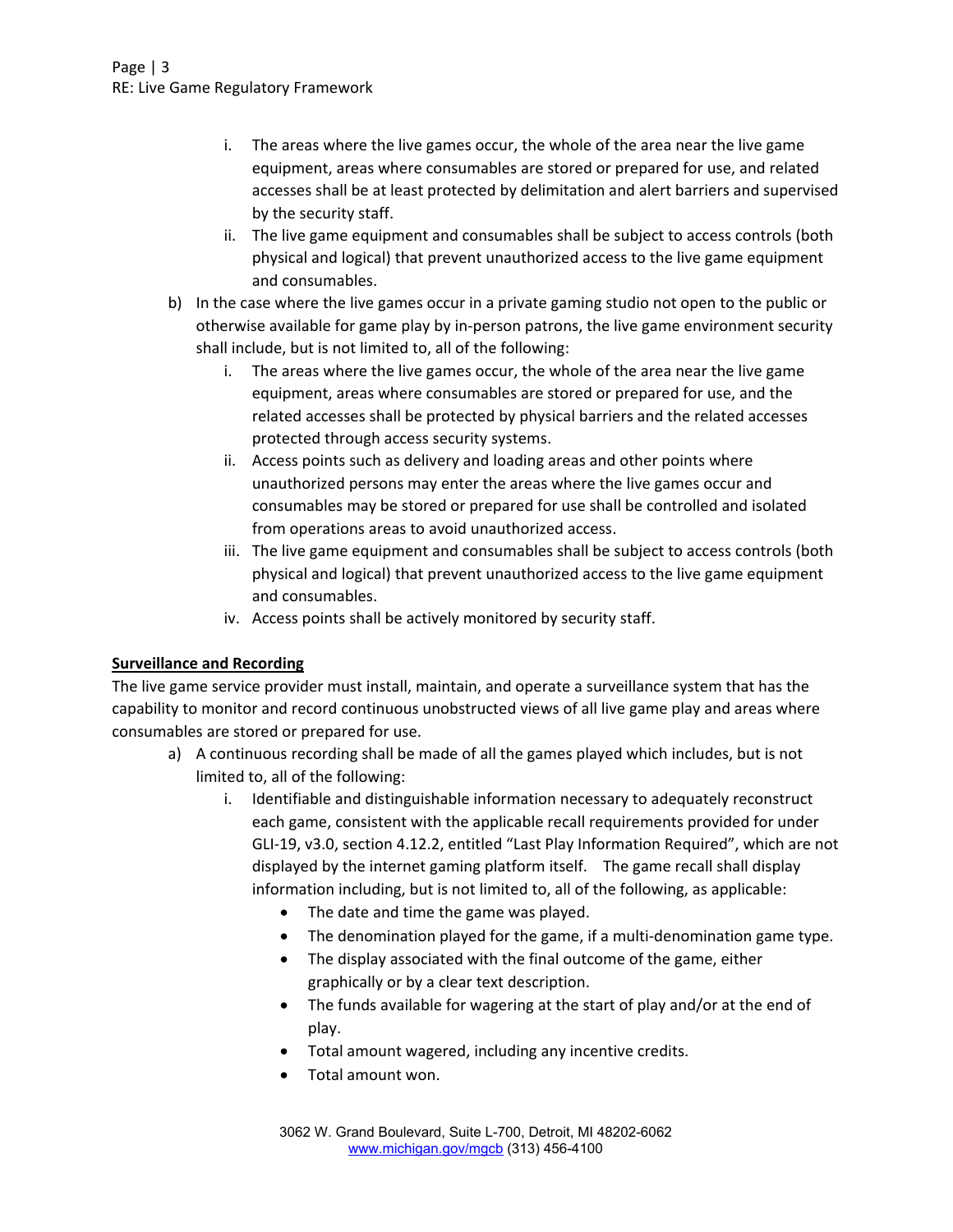## Page | 4 RE: Live Game Regulatory Framework

- Any non-wager purchase that occurred between the start of play and the end of play.
- Rake, commission, or fees collected.
- The results of any patron choices involved in the game outcome.
- The results of any intermediate game phases, such as double‐up/gamble or bonus/feature games.
- If a progressive jackpot and/or incrementing jackpot was won, an indication that the jackpot was awarded.
- Any patron advice that is offered to the patron for games with skill.
- ii. Information necessary to determine the date and time of each game to an accuracy of one second relative to the clock used by the system.
- iii. Information necessary to determine the sequence of games relative to each other.
- b) Procedures shall be in place to ensure that the recording meets all of the following minimum conditions:
	- i. Covers the defined live game environment and areas where consumables are stored or prepared for use with sufficient detail to confirm whether all game rules and relevant procedures were followed and to identify any discrepancies.
	- ii. Is captured in such a way that precludes interference or any deletion.
	- iii. Can be reviewed by the operator, platform provider, and the board in the event of a patron complaint/dispute.
	- iv. Is kept for at least ninety days or as otherwise determined by the board. Recordings shall be maintained of any event that is subject to any investigation until the completion of the investigation.
- c) Procedures shall be in place to ensure that surveillance and recordings are actively monitored by security personnel.

## **Simulcast Control Servers**

The live game service provider shall utilize simulcast control servers for recording all gaming activity and results. The live game service provider may use their own surveillance camera and split live feed to the simulcast control servers, or there may be a separate network of video involved. The simulcast control servers shall do all of the following, without limitation:

- a) Provide the patron with real-time audio/visual access to the live game being played, which must include, but is not limited to, all of the following:
	- i. Any information required in GLI‐19, v3.0, particularly under sections entitled "Game Information and Rules of Play" and "Information to be Displayed."
	- ii. The actions of the gaming attendant and, where applicable, other patrons.
	- iii. Date and time at the live game studio.
	- iv. Game identification/table number and location.
- b) Provide each patron with an equivalent quality video/audio feed that meets all of the following minimum conditions:
	- i. This equivalence shall be measured and verified whenever communications are initiated, including reconnection due to signal interruptions or re-initiation when the signal was severed.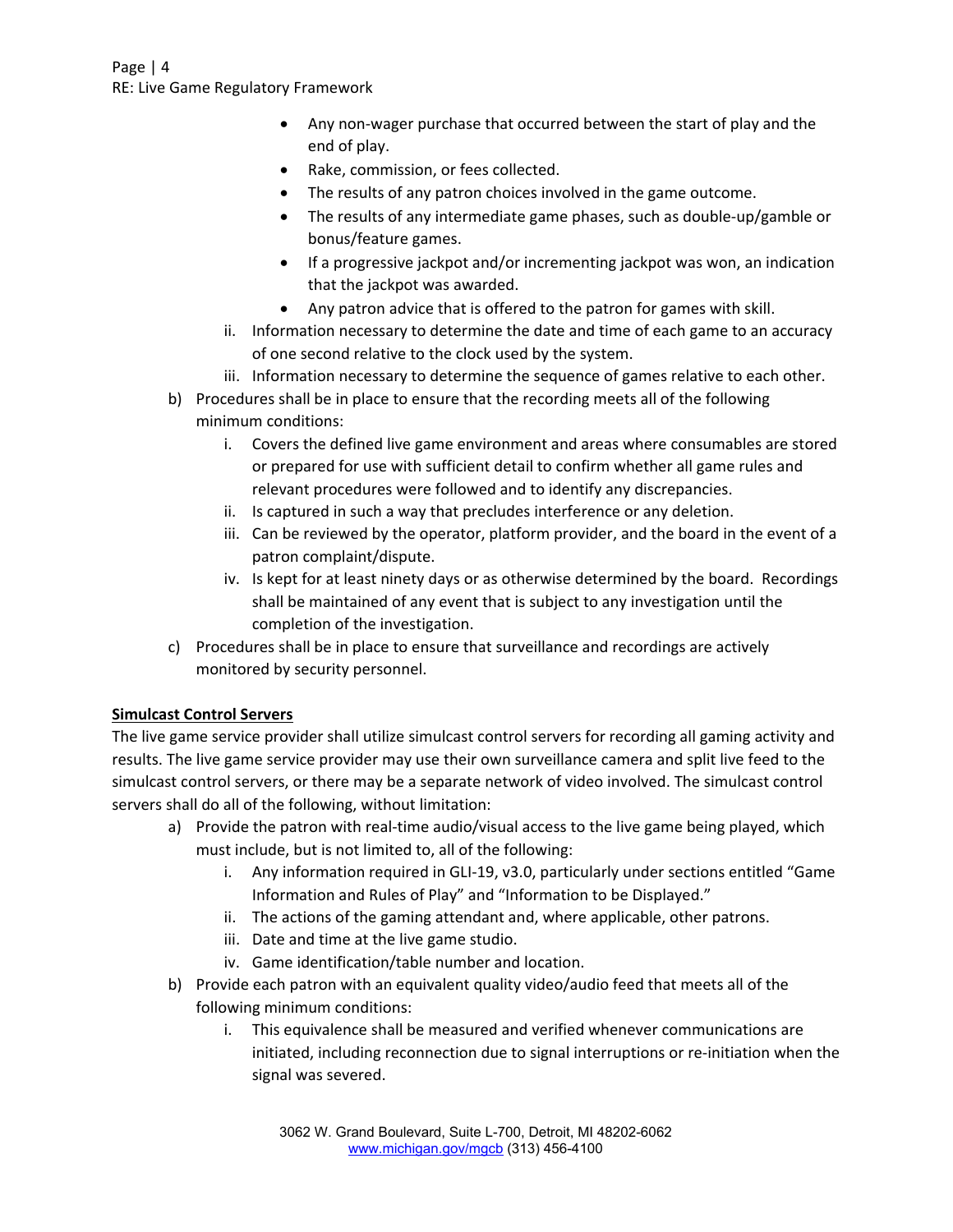## Page | 5 RE: Live Game Regulatory Framework

- ii. A minimum signal connection requirement shall be established, enforced and disclosed to the patron.
- c) Prevent anyone from accessing the live game outcome prior to finalizing a wager.
- d) Record game results before posting to the internet gaming platform.
- e) Be equipped with a mechanism for an authorized employee to void game results, if necessary. The conditions under which a game may be voided must be in accordance with applicable requirements of LIGA and the related rules and must be clearly detailed in internal controls and operating procedures.

## **Live Game Equipment and Consumables – General Requirements**

The live game service provider shall submit for board review a listing of all live game equipment and consumables that will be utilized to conduct live games and the internet gaming suppliers or vendors that will be supplying such items.

The live game service provider must assign a unique asset number for each live game equipment item.

The live game service provider must maintain an inventory of each live game equipment item. The live game service provider shall provide the inventory to the board upon request.

The inventory must include all of the following information:

- a) The asset number assigned by the live game service provider.
- b) The type of game for which the live game equipment item is designed and used.
- c) The location of each live game equipment item.
- d) The manufacturer, supplier, or vendor of the live game equipment item.

Unless otherwise authorized by the board, approved live game equipment and consumables may only be installed and used to provide live game services to a licensed operator and its licensed platform provider.

Access to live game equipment and consumables must be strictly controlled to prevent unauthorized access.

## **Live Game Equipment**

The live game service provider shall provide a secure location for the placement, operation, and usage of live game equipment, including simulcast control servers, gaming servers, and communications equipment. Security policies and procedures shall be in place and reviewed periodically to ensure that risks are identified and mitigated. Live game equipment shall meet all of the following minimum requirements:

- a) Live game equipment shall be installed according to a defined plan and records of all installed live game equipment shall be maintained.
- b) Live game equipment shall be sited or protected to reduce risk from all of the following, without limitation:
	- i. Environmental threats and hazards.
	- ii. Opportunities for unauthorized access.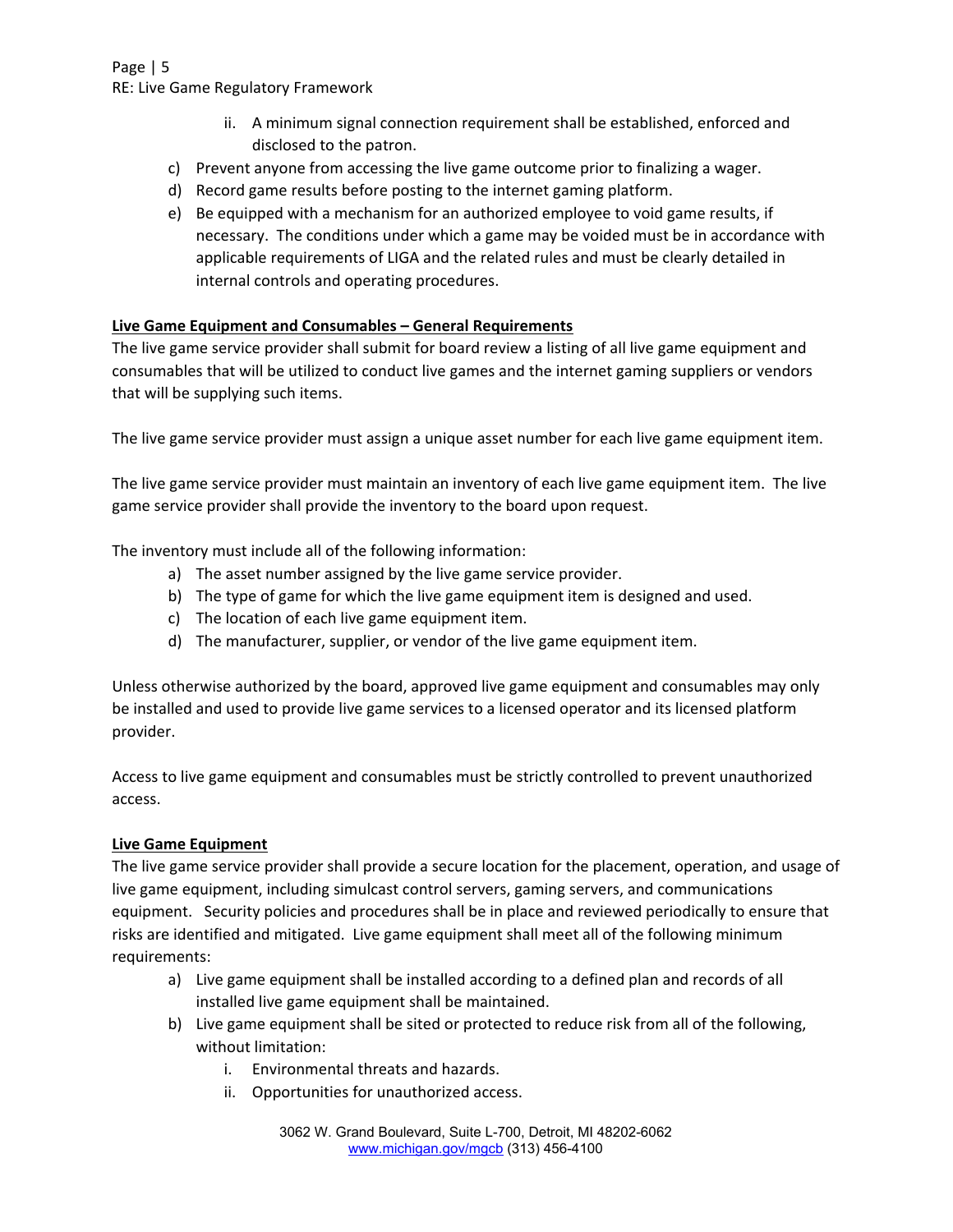## Page | 6 RE: Live Game Regulatory Framework

- iii. Power failures.
- iv. Other disruptions caused by failures in supporting utilities.
- c) Access to the live game equipment by the gaming attendant (dealer, croupier, etc.) shall be controlled by a secure logon procedure or other secure process to ensure that only authorized gaming attendants are allowed access. All modifications to configuration settings of the live game equipment shall follow a secure process and be performed in accordance with approved change management and related release note processes.
- d) A user session, where supported by live game equipment, shall be initiated by the gaming attendant logging in to their user account using their secure username and password or an alternative means for the gaming attendant to provide identification information. The user session must meet the following minimum requirements:
	- i. All available options presented to the gaming attendant shall be tied to their user account.
	- ii. If the live game equipment does not receive input from the gaming attendant within five minutes, or a period specified by the board, the user session shall time out or lock up, requiring the gaming attendant to re‐establish their login in order to continue.
- e) Live game equipment shall be correctly maintained, inspected and serviced at regular intervals by designated staff to ensure that it is free from defects or mechanisms that could interfere with its proper operation or integrity.
- f) Prior to disposal or re-use, live game equipment containing storage media shall be checked to ensure that any licensed software and other sensitive information has been removed or securely overwritten (i.e., not just deleted).
- g) Since the live game wagering will be conducted by the operator and its platform provider and the conduct of the live games will flow through the internet gaming platform, R432.639(1) of the administrative rules is applicable to live game equipment. R432.639(1) provides that an internet gaming operator, its internet gaming platform provider, or both must adopt, implement, and maintain technical security standards (controls) that meet or exceed those adopted in R432.633(2) (GLI-19, v3.0). An operator and its platform provider shall amend their internal controls, as needed, to address the various aspects of live games. Live game service providers shall review this section of the rules and ensure that all relevant technical security standards (controls) are adopted, implemented, and maintained within their internal controls and procedures.

Integration testing of live game equipment to all internet gaming platforms that will utilize the live game service provider shall be performed by an independent test lab (ITL) authorized by the board. The live game service provider shall provide the board with all applicable integration testing results.

Platform providers and live game service providers must submit products that require approval to an authorized ITL for testing to Michigan's technical requirements. The ITL will provide the platform provider or live game service provider with the results of testing and a certification letter upon completion of its evaluation. Live game equipment includes, but is not limited to, live dealer games, live game systems, roulette wheels (whether automated or non‐automated), card shufflers, automated card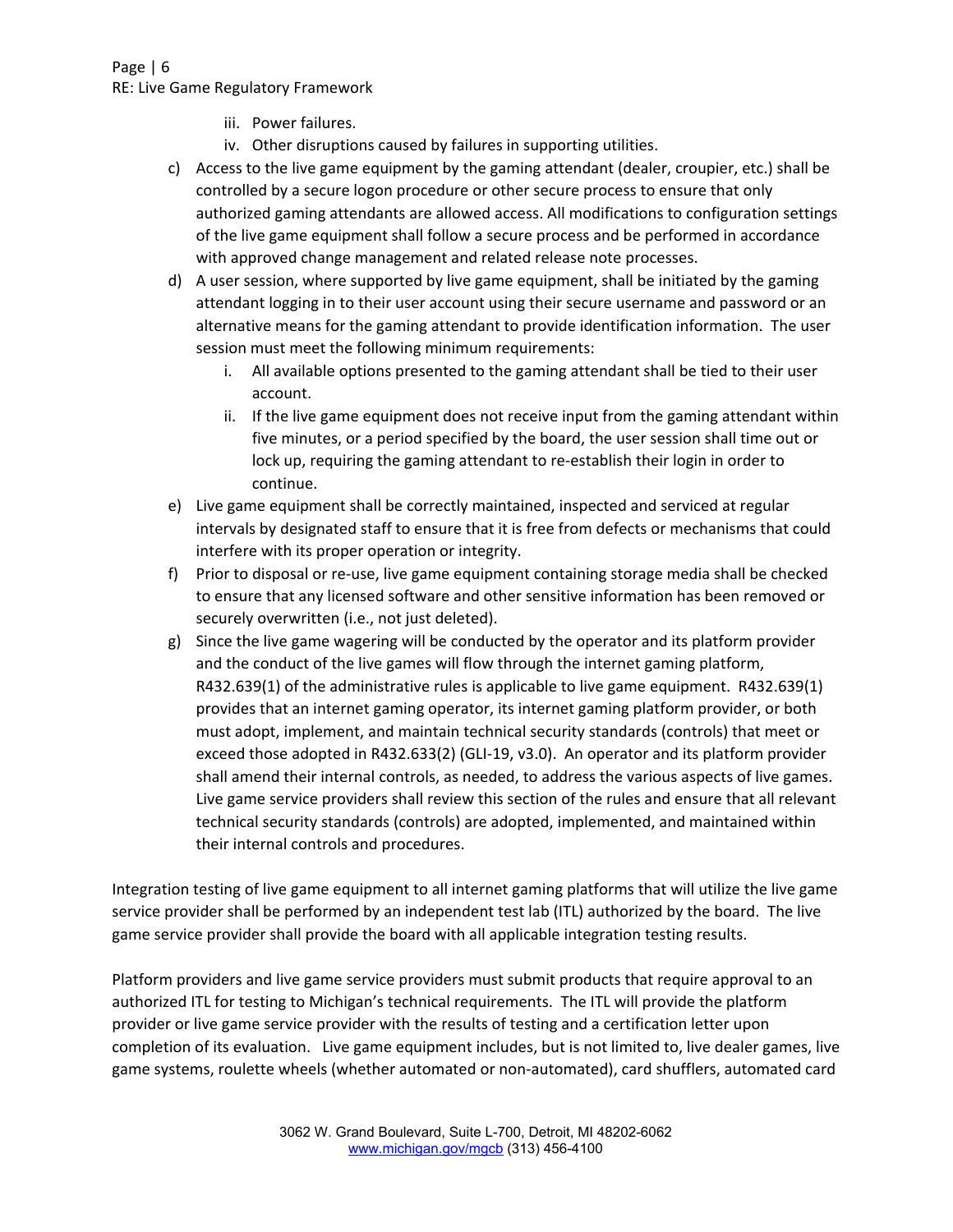Page | 7 RE: Live Game Regulatory Framework

readers, and automated dice shakers/throwers. Applicable GLI or equivalent technical standards to test against include, but are not limited to, the following:

- a) Live Dealer Games GLI 19, v3.0.
- b) Live Game Systems GLI 19, v3.0.
- c) All live game equipment used in conjunction with card, roulette, dice, and wheel games, such as automated card readers, roulette wheels, and automated dice shakers/throwers, shall be tested as part of the applicable game.
- d) Card Shufflers GLI 29, v1.0, or an equivalent standard.

The platform provider or live game service provider may then prepare a submission to the board using the internet gaming software and hardware submission forms and related instructions available on the board's website at https://www.michigan.gov/mgcb/0,4620,7-351-97573\_99843-538743--,00.html.

## **Live Game Consumables**

Consumables, such as cards and dice, used by live game service providers shall meet minimum standards, specifications, and requirements prescribed the board. General requirements for live game consumables include, but are not limited, to all of the following:

- a) Procedures shall be implemented for tracking the inventory of consumables from receipt, through storage, installation, use, retirement, and destruction. All consumables shall have an associated audit trail showing which designated staff had access to the consumables at any given time for any given operation.
- b) Inspections shall be performed on consumables before being placed in operation. Periodic random inspections shall be performed on the consumables while in use, from disbursement to retirement.
- c) Used consumables shall be destroyed in a manner which prevents their accidental re‐use in live games, and which puts them permanently beyond use. Consumables that are the subject of any investigation shall be retained until completion of the investigation.
- d) Procedures shall be in place to ensure consumables are stored in secure locations and are properly accounted for and controlled.

## **Playing Card Specifications**

All playing cards utilized by the live game service provider shall comply with all of the following specifications:

- a) Unless otherwise determined by the board, all decks of cards shall be one complete standard deck of 52 cards in four suits. The four suits shall be hearts, diamonds, clubs, and spades. Each suit shall consist of all of the following numerical cards:
	- i. Two to 10.
	- ii. A jack.
	- iii. A queen.
	- iv. A king.
	- v. An ace.
- b) The backs of each card in a deck shall be identical and no card shall contain any marking, symbol, or design that will enable a person to know the identity of any element printed on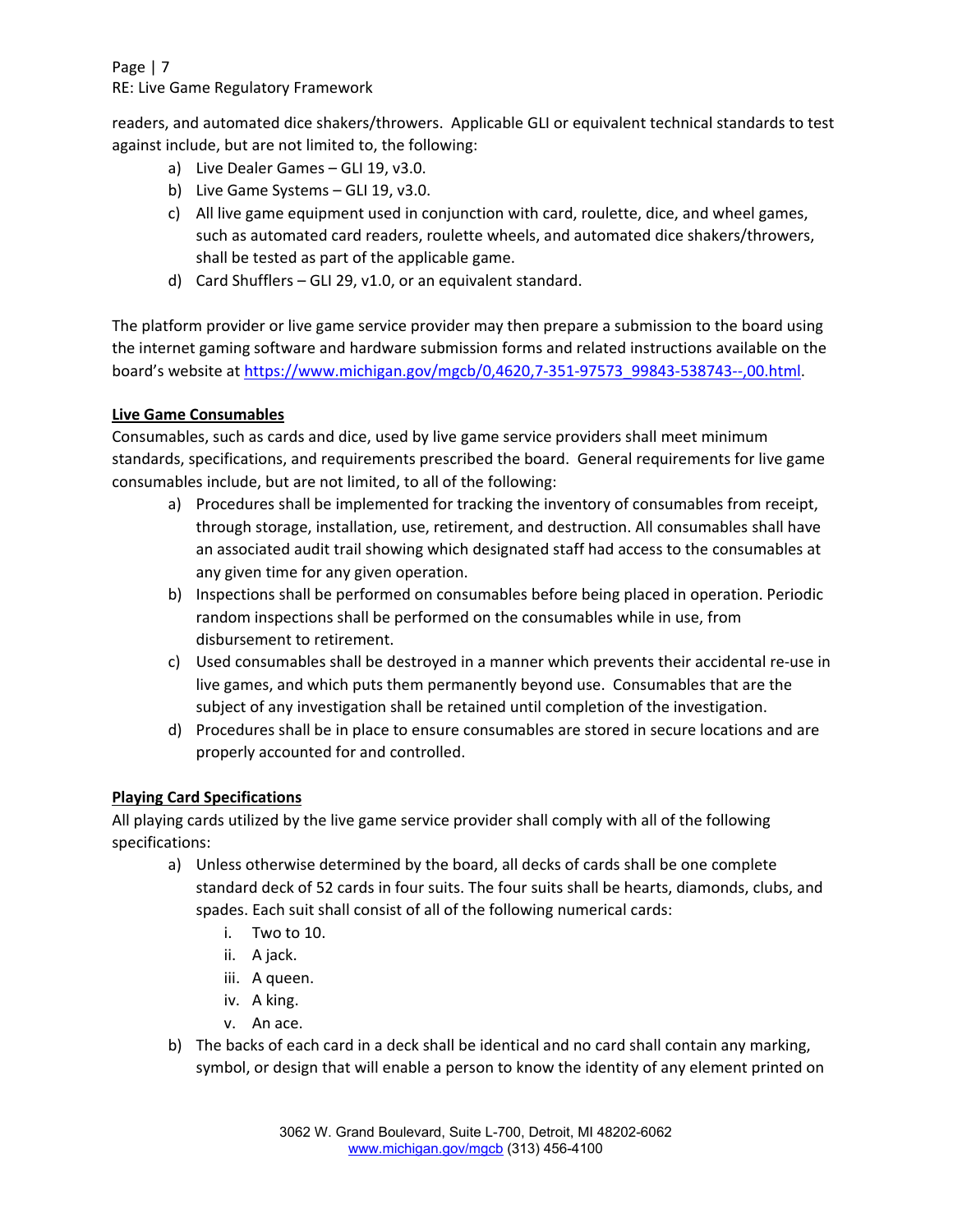RE: Live Game Regulatory Framework

the face of the card or that will differentiate the back of that card from any other card in the deck.

- c) All edges shall be perfectly square with each side at a precise 90-degree angle to each adjacent side of the card.
- d) The radius of all four corners shall be exactly the same.
- e) Unless otherwise approved by the board, the decks of cards utilized by the live game service provider shall be unique to the conduct of live games in Michigan and distinct from other decks of cards utilized by the live game service provider in other jurisdictions.
- f) If playing cards have a white border, then the border shall be a minimum of 3/16 of an inch on each side of the card.
- g) In the hearts suit, the hearts shall be a burgundy red color.
- h) In the diamonds suit, the diamond pips shall be a burgundy red color.
- i) In the spades suit, the spades shall be a black color.
- j) In the clubs suit, the trefoil-shaped figure shall be a black color.
- k) All new card decks must arrive at the live game environment wrapped in cellophane, shrink wrap packaging, or with a tamper‐resistant security seal.
- l) The card supplier's identification name shall be placed on each box.

### **Dice specifications**

Unless otherwise approved by the board, all dice utilized by a live game service provider shall comply with all of the following specifications:

- a) Each die shall be formed in the shape of a perfect cube and of a size no smaller than 0.750 inches on each side nor larger than 0.775 inches on each side.
- b) Unless otherwise approved by the board, the dice utilized by the live game service provider shall be unique to the conduct of live games in Michigan and distinct from other dice utilized by the live game service provider in other jurisdictions.
- c) Each die shall be transparent and made exclusively of cellulose, except for the following:
	- i. Spots.
	- ii. Name, trade name, or logo of the live game service provider.
	- iii. Serial number or letters, or both.
- d) The surface of each side of the die shall be perfectly flat and the spots contained in each side of the die shall be perfectly flush with the area surrounding the spots.
- e) The edges and corners of each die shall be perfectly square and form 90‐degree angles with each adjacent side.
- f) The texture and finish of each side shall be exactly identical to the texture and finish of all other sides.
- g) The weight of each die shall be equally distributed throughout the cube, and no side of the cube may be heavier or lighter than any other side of the cube.
- h) Each die shall have six sides bearing white circular spots from one to six, respectively, with the diameter of each spot equal to the diameter of every other spot on the die.
- i) Each die shall have spots arranged so that all of the following provisions are satisfied:
	- i. The side containing one spot is directly opposite the side containing six spots.
	- ii. The side containing two spots is directly opposite the side containing five spots.
	- iii. The side containing three spots is directly opposite the side containing four spots.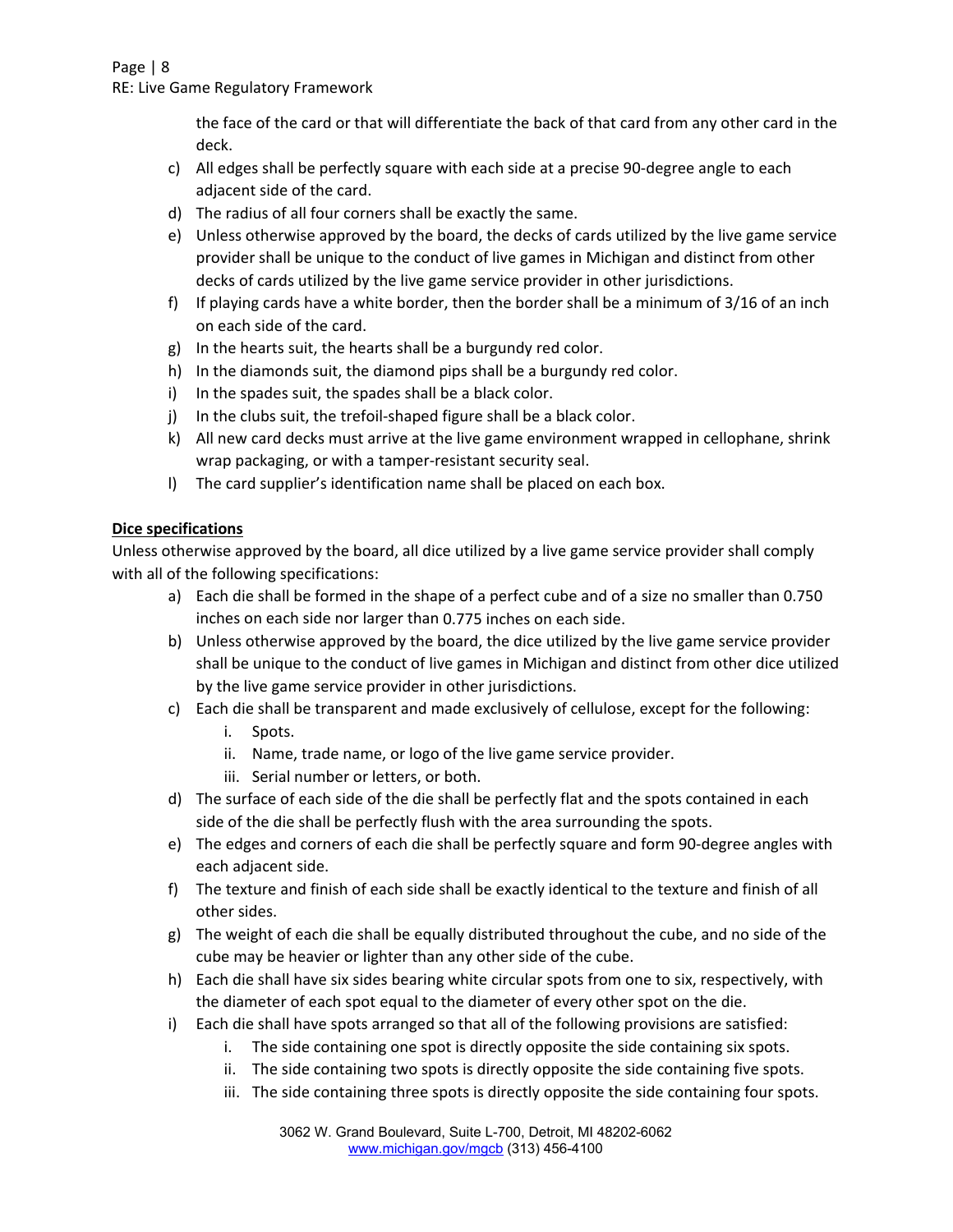## Page | 9 RE: Live Game Regulatory Framework

j) Each spot shall be placed on the die by drilling, or the equivalent, into the surface of the cube and filling the drilled out portion with a compound that is equal in weight to the weight of the cellulose drilled out and that forms a permanent bond with the cellulose cube.

# **Table Specifications**

Each table shall contain a symbol imprinted on it that clearly indicates that the live game service provider is offering the game for play in Michigan. This may include an object that depicts the shape of the State of Michigan with the letters "MI" in the middle of the object.

# **Other Consumable Specifications**

The board reserves the right to prescribe specifications for any other consumable that will be utilized to conduct live games.

# **Live Game Soft Launch Requirements**

Soft launch procedures will be conducted by the board to provide an opportunity for the live game service provider to demonstrate that live game staff are trained in the performance of their duties, systems perform as expected under the stress of live gaming, and operational and revenue reporting internal controls and procedures are effective. The board anticipates performing these procedures over the course of two days.

Prior to commencing soft launch, the live game service provider shall:

- a) Schedule a site inspection with the board to ensure adequate security and surveillance measures are in place.
- b) Provide a URL and access credentials for a production environment test account to include all live games offered in the live game environment.
- c) Schedule pre‐launch testing with the board of all games to demonstrate performance of the games and that staff are adequately trained in the performance of their duties.
- d) Provide the board with a list of internet gaming platform providers that will offer live games as part of the soft launch. The board reserves the right to perform additional procedures for all platform providers that are not included in the initial soft launch process that elect to utilize the live game service provider.
- e) Provide the board with a list of live games to be offered during soft launch and the schedule for each game.
- f) Provide the board with a list of personnel responsible for overseeing the soft launch. The list must identify the name(s) of the person(s), contact information and area of responsibility.
- g) Provide read‐only remote access to the internet gaming platform(s) and live game system for designated board personnel.
- h) Provide the board with sample win/loss reports by gaming date and month.
- I) Provide the board with a list of games, software, hardware, equipment, and consumables to be utilized to conduct live games.
- J) Provide the board with all manuals and additional documents for live game equipment and other devices used to conduct live games.
- k) Schedule an inspection of any remote game server hardware not located in the live game environment.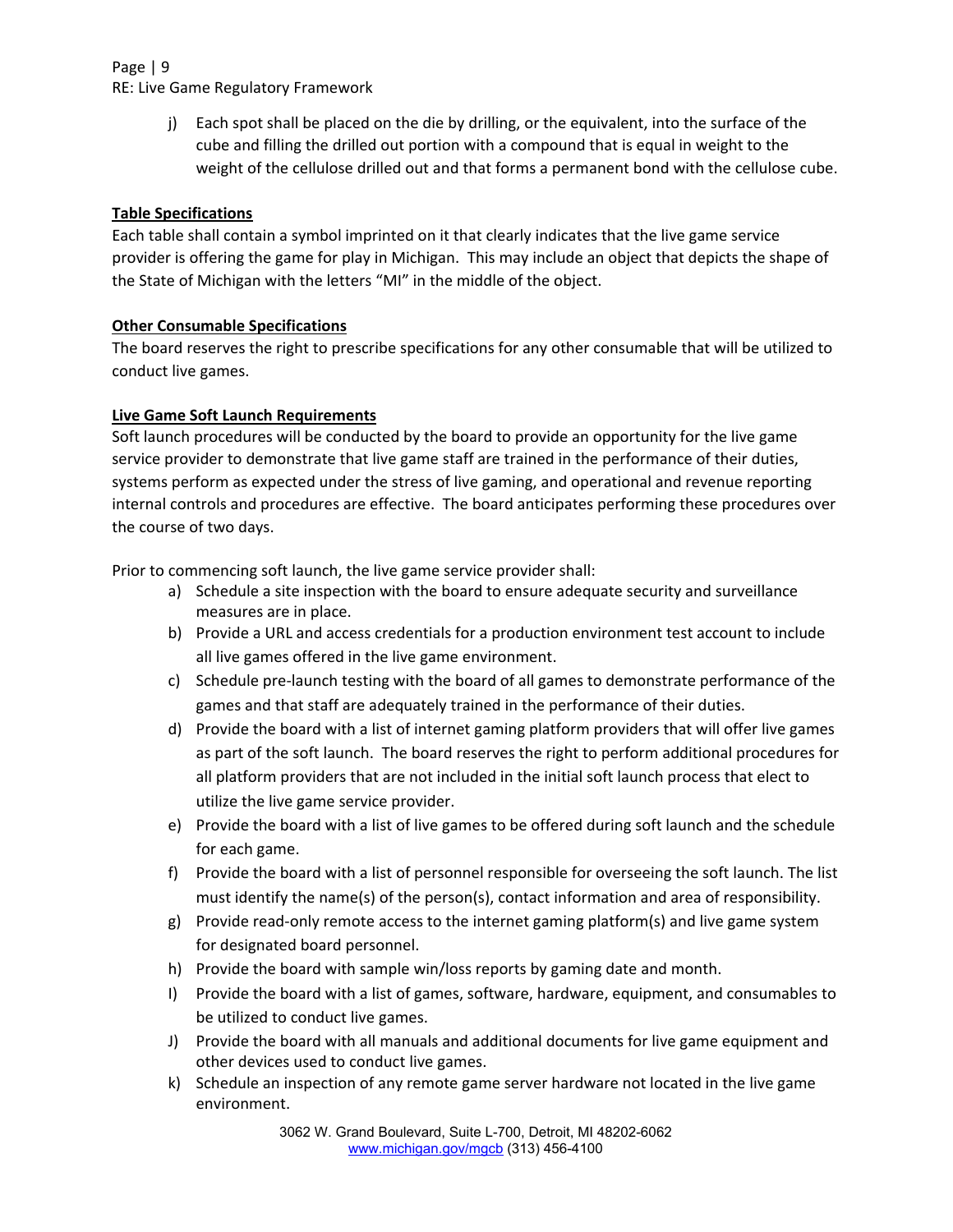RE: Live Game Regulatory Framework

l) Obtain written approval from the board to commence soft launch.

During soft launch, the live game service provider shall:

- a) Offer each live game type for play for a minimum of three hours each day.
- b) Demonstrate opening, closing, card shuffling, and consumable change procedures for each live game offered for play during soft launch.
- c) Demonstrate resolution of anomalous events and dealer mistakes in accordance with approved internal controls and procedures.
- d) Demonstrate acceptable minimum latency between the audio/video signal of each live game and the user interface to ensure the performance and integrity of games.
- e) Demonstrate that all live game activity is properly recorded by simulcast control servers.
- f) Demonstrate performance of the tipping functionality with the internet gaming platforms, if applicable.
- g) Demonstrate performance of barcoded card counting/reading machines and dice readers by conducting tests under board observation.
- h) Demonstrate performance of roulette wheels and balls by conducting tests under board observation.
- i) Demonstrate performance of dice shakers/throwers by conducting tests under board observation.
- j) Demonstrate that cards, dice, and other consumables meet specifications established by the board by conducting tests under board observation.
- k) Demonstrate that the internet gaming platform(s) and live game system properly prevent past posting.
- l) Demonstrate knowledge, skills and abilities of staff assigned to monitor live game play from a central control room.
- m) Submit a sample software release note to the board to include all required information.

The board will have staff onsite who will work with live game service provider personnel to ensure full compliance with the board's regulatory requirements. The live game service provider must notify the board of any anomalies, malfunctions, and/or violations of Act, rule, and this guidance document that occur during soft launch by submitting an incident report to the board.

The board intends to monitor key performance data during soft launch. The live game service provider must provide the board with daily key performance data, including, but limited to, the following:

- a) Number of unique patrons who accessed the live games from each website or platform provider and in total.
- b) Total handle and win/loss for each game broken down by website or platform provider.
- c) Number of hands/rounds played on each game broken down by website or platform provider.
- d) A list of any patron complaints received by the live game service provider or a participating operator or platform provider related to the soft launch.

The board will authorize the full use of the live game system when the board is satisfied that the live game system and its interactions with internet gaming platforms is working as intended.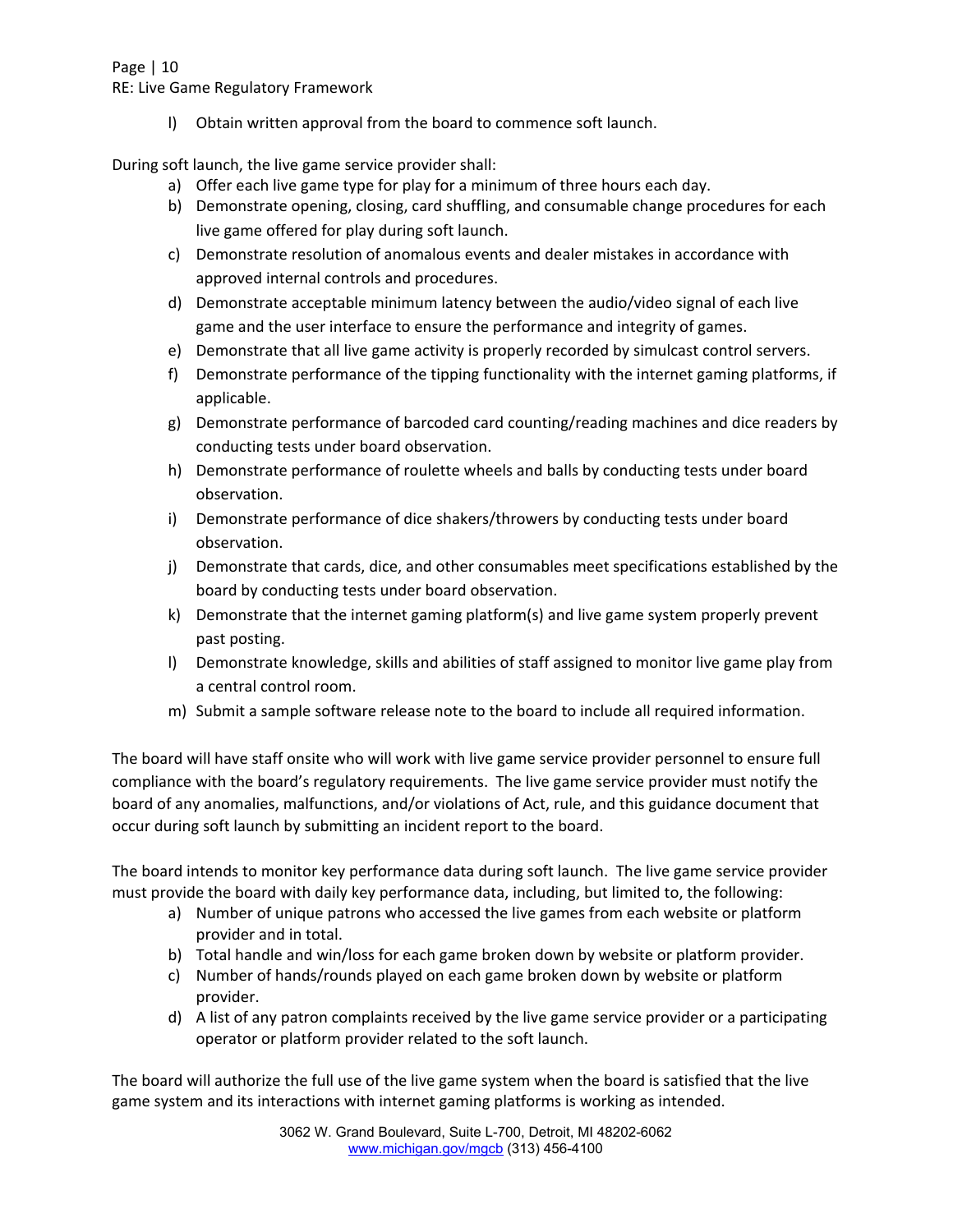Page | 11 RE: Live Game Regulatory Framework

### **Board Access to Production Environment and Physical Location**

The live game service provider shall provide the board with continual and unrestricted access to the live gaming production environment, physical location, and live game equipment and consumables for any reason the board determines necessary to regulate, license, enforce, and audit the conduct of live games. This shall include, but is not limited to, access to all live audio/video feeds required or otherwise implemented under the Live Game Environment Security, Surveillance and Recording, and Simulcast Control Servers sections of this document, including all entry and exit points.

### **Live Game Internal Controls and Procedures**

Each operator and platform provider that intends to conduct live games shall amend their internal controls to address such games. Live game service providers may develop a uniform set of internal controls and procedures that all relevant operators and platform providers may adopt and implement as an appendix to their internal controls to satisfy this requirement. The internal controls and procedures shall ensure all of the following, without limitation:

- a) All live game security issues, significant system failures, and incidents are swiftly responded to and reported to the board.
- b) Any person is prevented from tampering with or interfering with the operation of any live game or live game equipment.
- c) All live games have been approved by the board prior to being distributed to any operator or platform provider.
- d) Staff of the live game service provider, including game attendants:
	- i. Undergo periodic background checks.
	- ii. Attend and receive adequate training to provide live games in a fair and honest manner according to documented procedures and game rules. Evidence of initial training and periodic refresher training shall be maintained.
	- iii. Receive training and reminders of any physical behavior which is prohibited or mandated. The training received shall be reinforced by supervisory staff.
- e) Shift rotations, shift patterns and staff allocation are documented, including how game attendants are allocated to tables/games (i.e., without prior knowledge of which tables/games they will be serving and with their time‐on‐game set at a level to deter harmful relationships being developed) and changes in game attendants during exceptional circumstances.
- f) Patrons who reject tables/games and re-apply for another within the same game type on a consistent basis until they arrive at their preferred table/game are reasonably detected and prevented from wagering.
- g) Records are maintained which allow staff records to be audited and investigated if staff members are directly involved in a chain of events or if their presence in a particular place and/or at a particular time is crucial to understanding a chain of events.
- h) The hiring and termination of staff follow defined processes and are properly documented.
- i) Supervisory employees are always present when live games are taking place.
- j) Staffing logs are maintained for each table/game.
- k) Anomalous events which may occur during live games are documented and understood by staff, including, but not limited to, all of the following: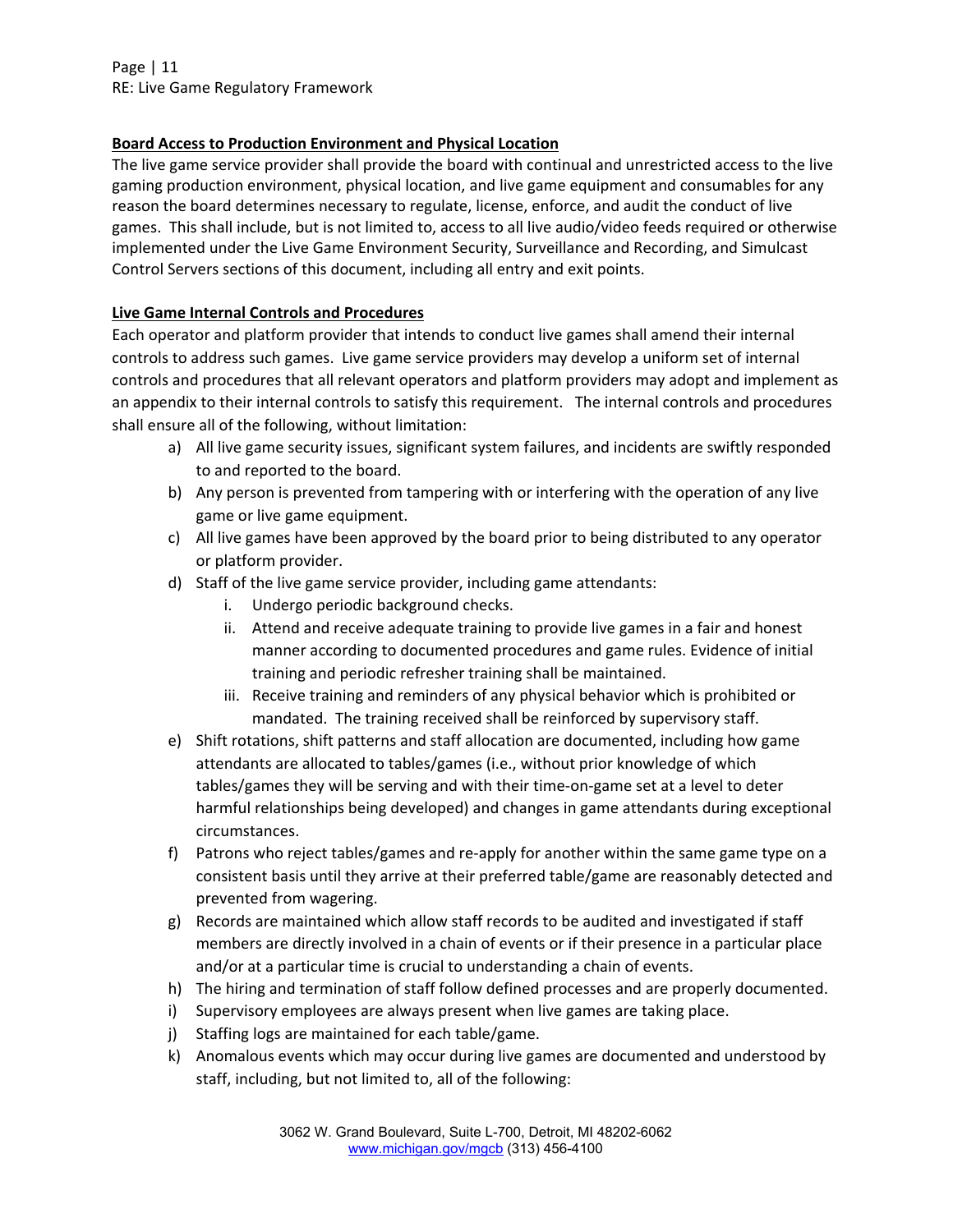RE: Live Game Regulatory Framework

- i. Specialized device or physical randomness device malfunctions, including incorrect outcome detection.
- ii. Dropped cards.
- iii. Misdeals.
- iv. Re‐spins.
- v. Aborted games.
- vi. Table/game closures.
- l) Consistent card shuffling procedures are in place, including a verification of the card count, frequency of shuffling, and cases for reshuffling. The shuffling of cards shall be logged.
- m) A single member of staff would not be able to undertake all duties concerning game management and there is adequate segregation of responsibilities prior to play, during play and after play.
- n) Defined procedures are in place to address patron disconnection or any video, voice, or data stream disruptions during a live game and those procedures are readily accessible and clearly communicated to all patrons.
- o) Wagers placed on live games follow defined procedures, including, but not limited to, all of the following:
	- i. When wagers are placed by verbal instruction, the content of the wager is communicated back and acknowledged by the patron before the wager is confirmed.
	- ii. When a game attendant is receiving wagers indicated by the patron, a clear indication or notification if the wager has been accepted or rejected (in full or in part) is provided to the patron.
	- iii. The winning patron is notified of their win, including the amount won, after the completion of the game and their account balance is updated either immediately or once they exit the game.
- p) Variations in the operation of card shufflers and shoes, roulette wheels, dice shakers/throwers or other live game equipment are incorporated into the game procedures to maintain randomness. This equipment shall have a level of randomness consistent with strict regulation provided in land‐based casinos to ensure their fairness and integrity.
- q) Card shoes and similar specialized devices and physical randomness devices are tamper‐ proof once they have been loaded to preclude interference prior to and during play.
- r) Any specialized devices and physical randomness devices are periodically inspected and tested for reliability and integrity. Logs and records shall be maintained of all inspections.
- s) Patrons are informed when the manual operation mode of a specialized device is activated. Any use of the manual operation mode must be tracked for further review.
- t) Specialized devices and physical randomness devices which show an unacceptable level of errors are identified and replaced.
- u) Game logs and records which collate game events into statistics are generated, reviewed, and analyzed for trends, irregularities, and errors relating to all of the following:
	- i. Game performance.
	- ii. Staff and/or locations in the live game environment, including supervisors.
	- iii. Shifts.
	- iv. Procedure violations.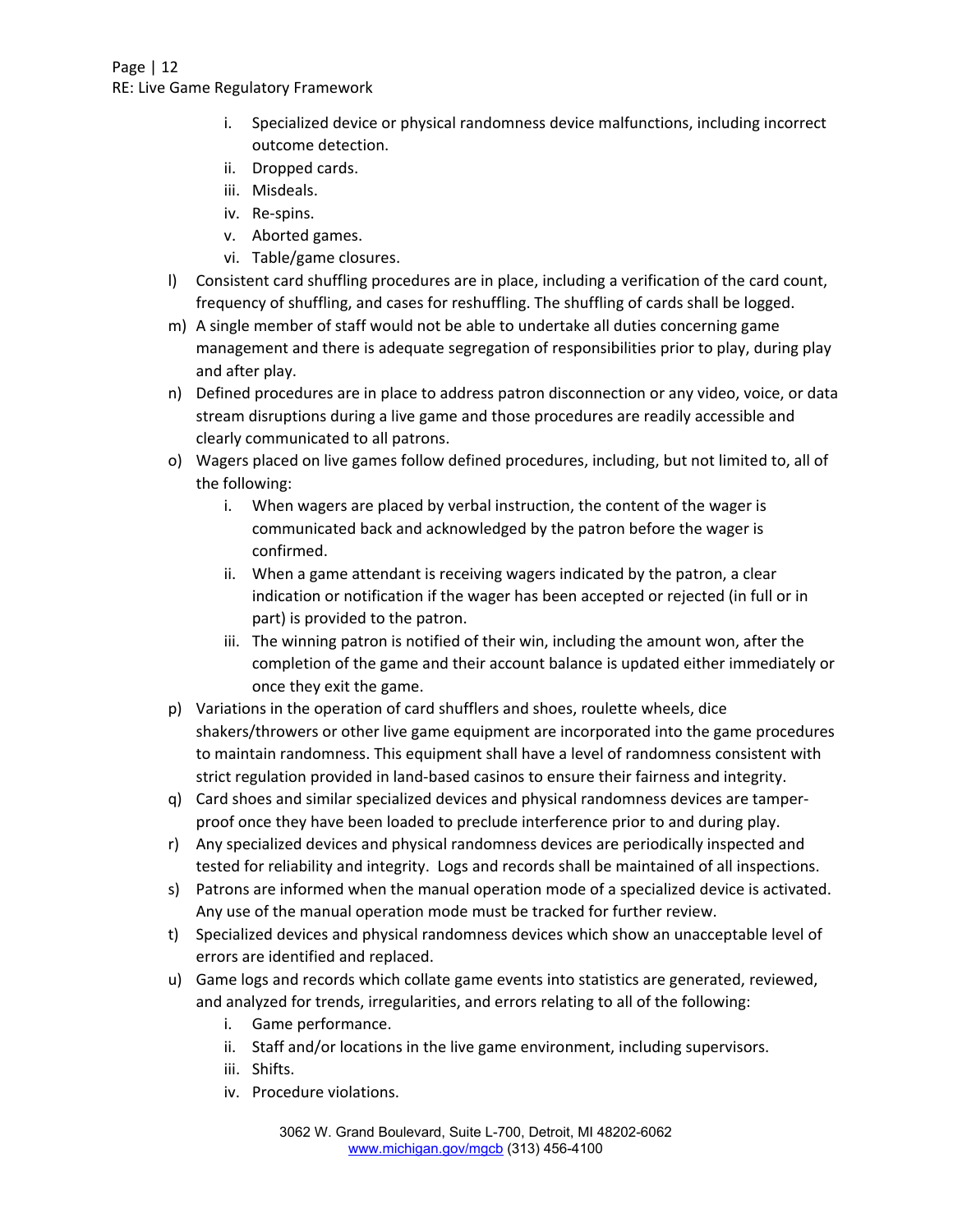RE: Live Game Regulatory Framework

- v. Other incidents.
- v) Live gaming is monitored to ensure that all games are being conducted in accordance with internal controls and procedures and in a fair and honest manner.
- w) Live gaming and all live game transactions are properly accounted for and recorded.
- x) Patron/dealer collusion is detected and prevented.
- y) Change control processes, which include related release note reporting format and processes, are adopted, implemented, and maintained in a manner approved by the board.
- z) Live game equipment and consumables are inspected before being placed in operation with periodic random inspections performed thereafter.
- aa) Past posting of wagers is prevented.
- bb) Tips, if allowed by the platform provider or the live game service provider, are properly processed and accounted for. Tipping procedures shall adequately mitigate the risk of patron/dealer collusion, which shall include, but is not limited to, the pooling of all tips received.

## **Rules of Live Games**

The rules of each live game shall be submitted to the board for review and approval. Unless otherwise approved by the board, the rules of games shall be consistent with those offered for play in land‐based casinos (if applicable).

### **Authorized Games**

The live game service provider may only conduct live dealer games that are authorized under LIGA and the related rules and approved by the board.

#### **Licensing**

The board will review the listing provided by the live game service provider of all live game equipment and consumable items that will be utilized in the conduct of live games, which includes the supplier or vendor for each item, to determine which entities require an internet gaming supplier license or vendor registration. The following are generally considered internet gaming suppliers related to the conduct of live games:

- a) Live game service providers.
- b) Live game equipment and game suppliers.
- c) Card, dice, and other consumable suppliers.
- d) Suppliers of card shufflers and shoes, automated card readers, and automated dice shakers/throwers.
- e) Roulette wheel suppliers (both automated and non‐automated).

Most states generally leverage their existing gaming acts and rules and, therefore, may not require a separate license for most of these suppliers to conduct internet live games. However, since LIGA is a separate and distinct act, an internet gaming supplier will be required to obtain a separate internet gaming supplier license even if it currently holds a license under the Michigan Gaming Control and Revenue Act.

It is anticipated that functions such as payment processing, know your customer, geolocation and patron account management will be performed by the internet gaming platform and, therefore, separate consideration of these types of suppliers/vendors should not be required.